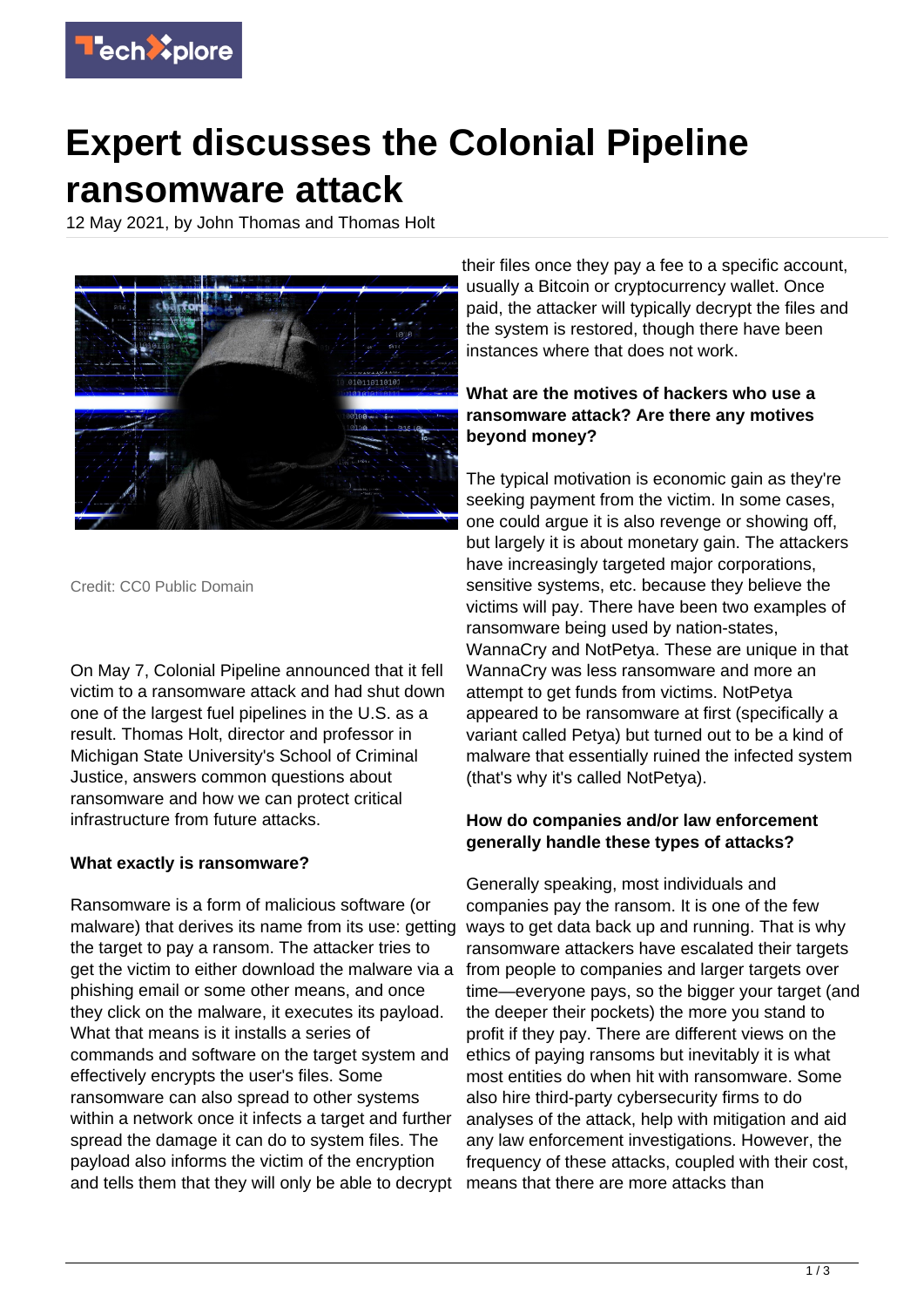

investigators to successfully pursue actions through attacks. the justice system. Additionally, the fact that many cybercriminals reside in foreign countries makes it harder for investigators to take action as it takes time to get all legal agreements in place, and successfully arrest the perpetrator, let alone extradite them. So, there are relatively few prosecutions for ransomware.

### **What is the best way to protect yourself from these types of attacks?**

At the individual level, the best things to do are to 1) not respond to suspicious emails or messages that you receive via your browser; and 2) keep your antivirus software up-to-date and regularly scanning your system. That helps reduce all sorts of attacks from being successful. At the corporate level, it is still largely about the individual users within your organization, though there are also system misconfigurations and vulnerabilities that can be targeted. So, having effective security professionals regularly managing your systems/updating and installing patches is important. For both groups, regularly backing up your data, and storing those backups somewhere secure is extremely important. That way you can increase the likelihood you don't lose anything in the event of a [ransomware attack](https://techxplore.com/tags/ransomware+attack/) that is effective.

### **What do we need to do as a country to protect our infrastructure from these types of attacks?**

The most important thing is to ensure we take cybersecurity seriously and actually use basic security practices. That will help reduce the likelihood that an attack is successful from the start. Second, taking more proactive efforts to pursue legal actions against ransomware operators and prosecute those actors would be helpful to start to deter their actions. Since many operate overseas, this makes detection, arrest and prosecution difficult. But more successful prosecutions may help to deter a portion of actors. Finally, there has to be some sort of resolution as to how to effectively avoid paying ransomware operators. As long as they get a payout, they will keep targeting systems. So finding technical solutions that could help defeat [ransomware](https://techxplore.com/tags/ransomware/) without paying the ransom might also help reduce the prevalence of these

Provided by Michigan State University